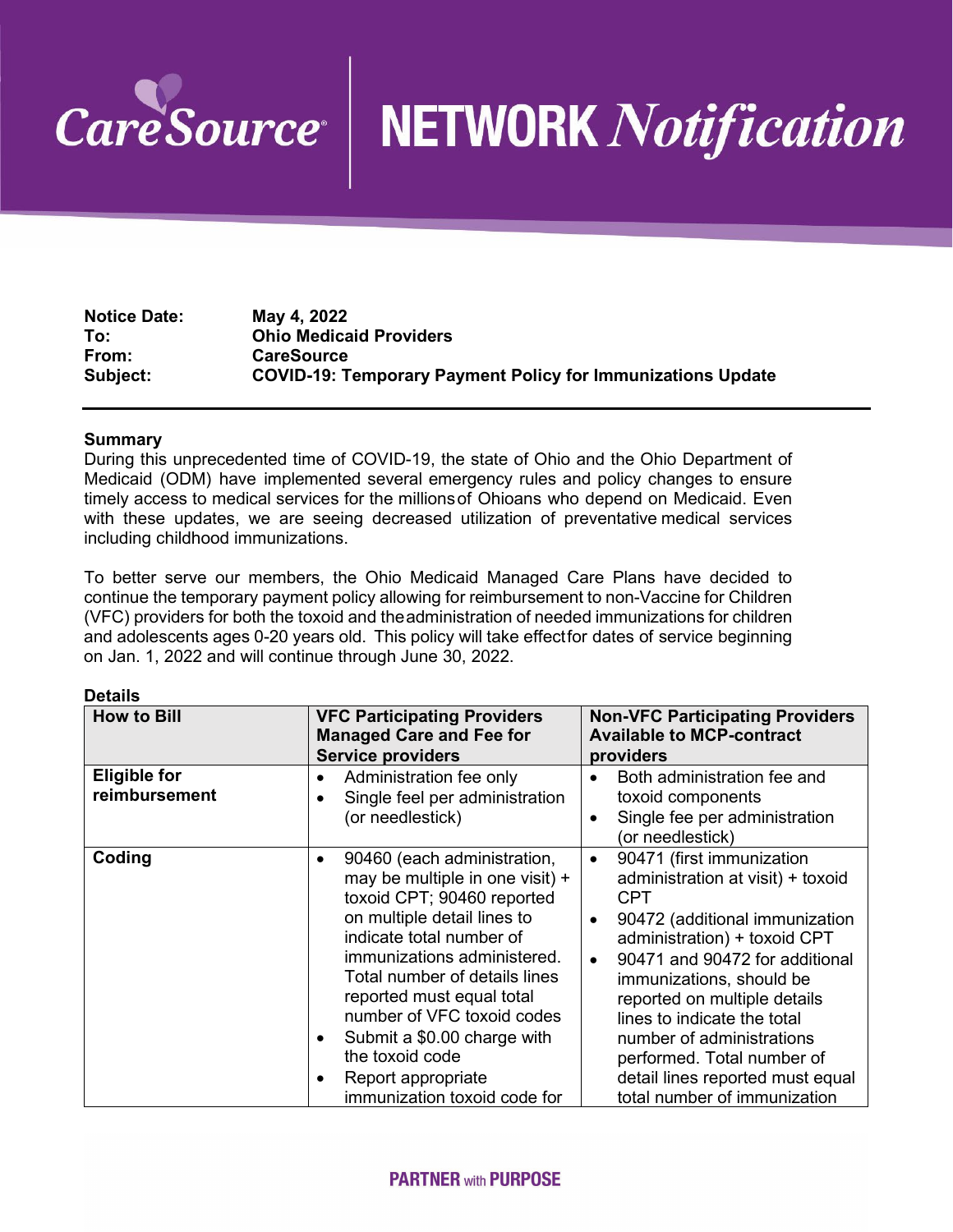|                                                       | multiple antigen (or combo)<br><i>immunizations</i><br>Do not use 90461, 90471-<br>904-474                        | toxoid codes administered by<br>the provider<br>Report appropriate<br>immunization toxoid code for<br>multiple antigen (or combo)<br>immunizations |
|-------------------------------------------------------|-------------------------------------------------------------------------------------------------------------------|----------------------------------------------------------------------------------------------------------------------------------------------------|
| <b>Billed in conjunction</b><br>with well/sick visits | Append the visit code with<br>€<br>modifier 25 to signify that a<br>separately identifiable visit<br>was provided | Append the visit code with<br>modifier 25 to signify that a<br>separately identifiable visit was<br>provided                                       |

- Providers should submit completed vaccines to the Ohio Impact Statewide Immunization Information System (ImpactSIIS) to assure patient vaccination records are up to date.
- A comprehensive list of the toxoids included in this initiative have been included below.

# **Included Toxoids**

| <b>CPT code</b> | <b>Description</b>                       | <b>CPT code</b> | <b>Description</b>                             |
|-----------------|------------------------------------------|-----------------|------------------------------------------------|
| 90619           | Meningococcal conjugate<br>vaccine       | 90687           | Flu vaccine quad IM                            |
| 90620           | Meningococcal B, OMV                     | 90688           | Flu vaccine quad IM                            |
| 90621           | Menb rlp vaccine im                      | 90694           | Vacc AIIV4 no prsrv<br>0.5ML<br>IM             |
| 90633           | Hep A vaccine ped/adol 2<br>dose         | 90696           | DTAP-IPV vaccine 4-6<br>yr IM                  |
| 90634           | Hep A vaccine ped/adol 3<br>dose         | 90697           | Dtap-ipv-hib-hepb<br>vaccine<br>im             |
| 90647           | HIB vaccine prp-omp IM                   | 90698           | DTAP-HIB-IP vaccine<br>IM                      |
| 90648           | HIB vaccine prp-t IM                     | 90700           | DTAP vaccine < 7 yrs<br>IM                     |
| 90649           | HPV vaccine 4 valent IM                  | 90703           | Tetanus vaccine IM                             |
| 90650           | HPV vaccine 2 valent IM                  | 90707           | <b>MMR</b> vaccine SC                          |
| 90651           | HPV vaccine 9 valent IM                  | 90710           | MMRV vaccine SC                                |
| 90653           | Flu vaccine, inactivated (IIV)           | 90713           | Poliovirus IPV SC/IM                           |
| 90656           | Flu vaccine no preserv 3 yrs &<br>$\geq$ | 90714           | TD vaccine no prsrv >/<br>$\overline{7}$<br>IM |
| 90658           | Flu vaccine 3 yrs & > IM                 | 90715           | TDAP vaccine >7 IM                             |
| 90660           | Flu vaccine nasal                        | 90716           | Chicken pox vaccine<br>SC                      |
| 90670           | Pneumococcal vaccine 13 val<br>IM        | 90721           | DTAP/HIB vaccine IM                            |
| 90672           | Flu vaccine quad nasal                   | 90723           | DTAP-hep B-IPV<br>vaccine IM                   |
| 90673           | Flu vaccine trivalent IM                 | 90732           | Pneumococcal vaccine                           |
| 90674           | CCIIV4 vaccine, no prsv, 0.5<br>ml<br>IM | 90733           | Meningococcal vaccine<br><b>SC</b>             |

| <b>Description</b>                       | <b>CPT code</b> | <b>Description</b>                              |
|------------------------------------------|-----------------|-------------------------------------------------|
| Meningococcal conjugate<br>vaccine       | 90687           | Flu vaccine quad IM                             |
| Meningococcal B, OMV                     | 90688           | Flu vaccine quad IM                             |
| Menb rlp vaccine im                      | 90694           | Vacc AIIV4 no prsrv<br>0.5ML<br>IM              |
| Hep A vaccine ped/adol 2<br>dose         | 90696           | DTAP-IPV vaccine 4-6<br>yr IM                   |
| Hep A vaccine ped/adol 3<br>dose         | 90697           | Dtap-ipv-hib-hepb<br>vaccine<br>im              |
| HIB vaccine prp-omp IM                   | 90698           | DTAP-HIB-IP vaccine<br>IM                       |
| HIB vaccine prp-t IM                     | 90700           | DTAP vaccine < 7 yrs<br>IM                      |
| HPV vaccine 4 valent IM                  | 90703           | Tetanus vaccine IM                              |
| HPV vaccine 2 valent IM                  | 90707           | <b>MMR</b> vaccine SC                           |
| HPV vaccine 9 valent IM                  | 90710           | MMRV vaccine SC                                 |
| Flu vaccine, inactivated (IIV)           | 90713           | Poliovirus IPV SC/IM                            |
| Flu vaccine no preserv 3 yrs &<br>>      | 90714           | TD vaccine no prsrv >/=<br>$\overline{7}$<br>IM |
| Flu vaccine $3$ yrs $8 >$ IM             | 90715           | TDAP vaccine >7 IM                              |
| Flu vaccine nasal                        | 90716           | Chicken pox vaccine<br><b>SC</b>                |
| Pneumococcal vaccine 13 val<br>IM        | 90721           | DTAP/HIB vaccine IM                             |
| Flu vaccine quad nasal                   | 90723           | DTAP-hep B-IPV<br>vaccine IM                    |
| Flu vaccine trivalent IM                 | 90732           | Pneumococcal vaccine                            |
| CCIIV4 vaccine, no prsv, 0.5<br>ml<br>ΙM | 90733           | Meningococcal vaccine<br><b>SC</b>              |